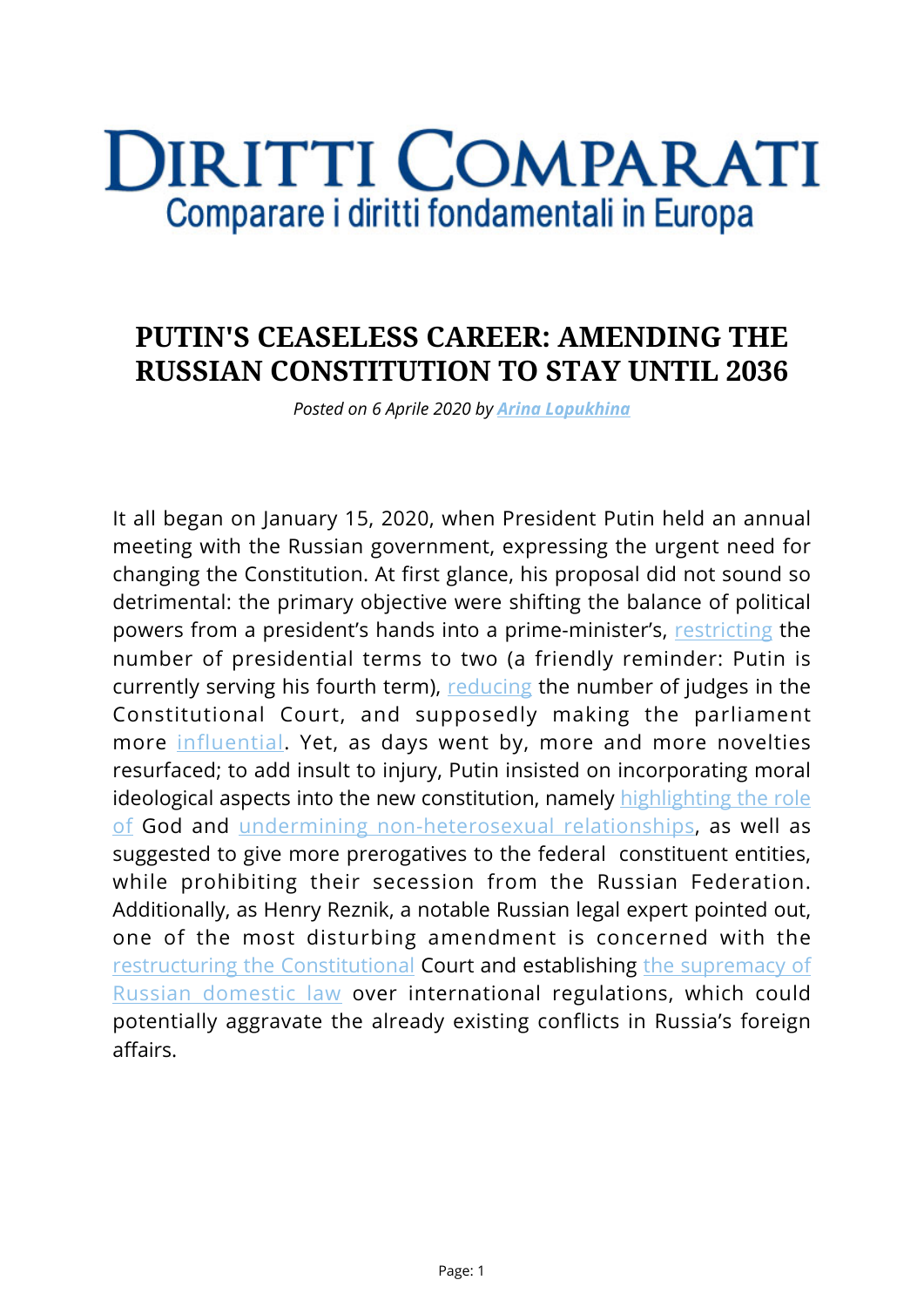Now, two months later, it is safe to say that the initial proposal looks nothing like the final draft. Most of the original ideas regarding diminishing presidential prerogatives were dismissed, and the events of March 11 perfectly explain why: senator Tereshkova (also the first woman in space) called for a new amendment [to zero out Putin's previous terms](https://www.themoscowtimes.com/2020/03/13/first-woman-in-space-brought-down-to-earth-by-backlash-over-bid-to-prolong-putin-rule-a69618) and potentially exclude any terms restrictions from the Constitution. In response, Putin himself appeared at the Duma Hall an hour later with a pre-written speech and gladly accepted the first part of Tereshkova's amendment, shyly stating that life-long presidential term would seem "too undemocratic". While at the beginning there was still hope for a moderate development of Putin's grand plan for remastering the Constitution, the recent turbulent political events, continuous [downfall of the ruble](https://www.themoscowtimes.com/2020/03/18/russia-coronavirus-ruble-stock-market-reaction-live-updates-a69640), increase in [oppositionist protests,](https://www.thedailybeast.com/street-protests-might-bring-down-putinor-make-him-even-more-dangerous-to-us) spiced up with the coronavirus pandemic led to harsher and prompter actions for securing Putin's reign up until the year of 2036.

## **The Amending Procedure**

Although it might be hard to believe given the contemporary circumstances, the Russian Constitution of 1993 proclaims Russia as a [secular democratic state with a semi-presidential form of government](http://www.constitution.ru/en/10003000-02.htm), which aims at protecting [individual rights and freedoms.](http://www.constitution.ru/en/10003000-03.htm) The 1993 Constitution is a rigid one, yet, the mechanism for amending the document is perplexing and ambiguous. As chapters 1,2 and 9, which deal with general provisions, rights of citizens and amending procedures respectively, can only be altered with the approval of the Constitutional Assembly or a public referendum, the other chapters are relatively [easy to](http://www.constitution.ru/en/10003000-10.htm) [modify](http://www.constitution.ru/en/10003000-10.htm) through administrative procedures (as the 2014 amendments show). However, only the President and legislative bodies are entitled to propose reforms to the Constitution, and, in the contemporary event, the call for amendments was raised by Putin himself, so he is the only one submitting potential alterations which are supposed to be approved in the national referendum [scheduled for April 22.](https://meduza.io/en/news/2020/03/03/russia-s-nationwide-vote-on-constitutional-reforms-now-has-a-slogan-and-logo)

However, with the exponential decline in Putin's approval ratings (now, only [roughly 35%](https://www.reuters.com/article/us-russia-putin-trust/russias-trust-in-putin-falls-to-six-year-low-despite-high-approval-rating-pollster-idUSKBN2062GQ) express trust in the Leader) and a general worsening of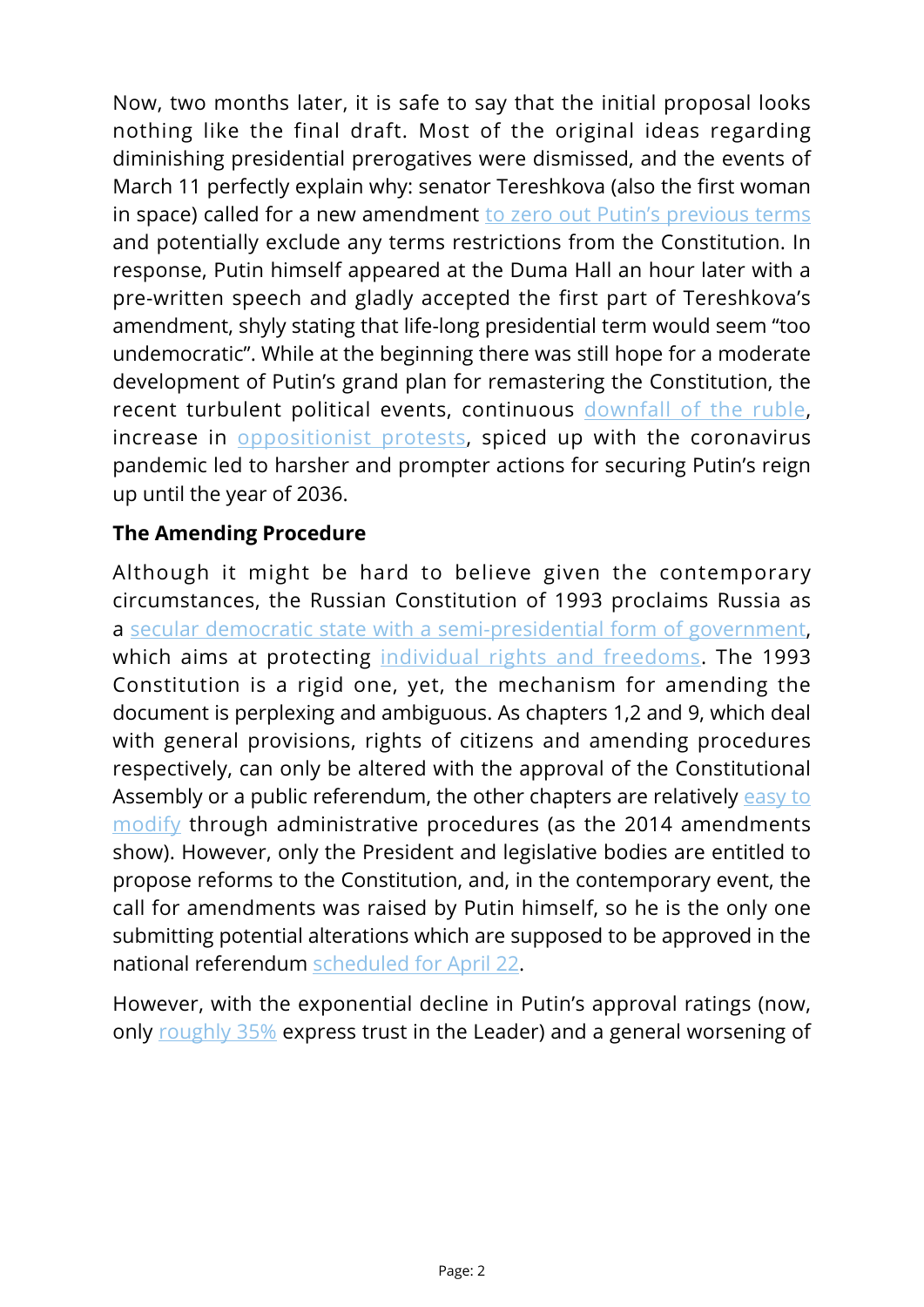both Russia's domestic and international political environment, it has been decided not to wait for such a long time and speed up the procedure. Instead of acting out a coherent process of passing the amendments for approval through the parliament and then waiting for the outcome of the referendum, as outlined in the Constitution, the order has been completely disrupted. By March, the bill swiftly [passed the State](https://www.themoscowtimes.com/2020/03/11/russian-lawmakers-adopt-putins-sweeping-constitutional-amendments-a69584) [Duma](https://www.themoscowtimes.com/2020/03/11/russian-lawmakers-adopt-putins-sweeping-constitutional-amendments-a69584) with an absolute majority, but then Tereshkova's announcement (an interesting [PR move\)](https://www.dw.com/en/opinion-putins-pushkin-like-play-to-lead-russia-till-2036/a-52714094) happened and turned the rules of the game upside down. Initially, Putin claimed to be ready to sign the list of amendments on the symbolic date of [March 18,](https://www.interfax.ru/russia/697692) the anniversary of Annexation of Crimea, yet, for an unknown reason, the plan shifted. Together with Tereshkova's proposal, the amendments were unanimously [approved by representatives of all the 85 federal](https://www.themoscowtimes.com/2020/03/11/russian-lawmakers-adopt-putins-sweeping-constitutional-amendments-a69584)  [constituent entities](https://www.themoscowtimes.com/2020/03/11/russian-lawmakers-adopt-putins-sweeping-constitutional-amendments-a69584) in the upper chamber and on Saturday, March 14, Putin [signed](https://www.dw.com/en/russia-putin-signs-law-that-could-keep-him-in-power-until-2036/a-52773484) the bill and called for assembling the Constitutional Court in order to "verify the lawfulness of amendments". So, instead of creating the Constitutional Assembly as instructed in the Constitution of 1993 (although there are [no clear references to whom it shall be composed of\)](http://www.constitution.ru/en/10003000-10.htm), it has been ordered to perform the review of amendments to the closest relevant institution – the Constitutional Court of Russia. After the weekend-long court sitting, which occurred behind closed doors, it was ruled that [the amendments did not contradict Russia's legal order.](https://www.rferl.org/a/russia-constitutional-court-approves-constitutional-amendments/30490913.html) In this chain of events, a lot of aspects seem dubious and questionable but not enabling the public to monitor the Court's work is one of the most blatant examples of opaque domestic affairs, which deprive Russian citizens of the information on the ground-breaking constitutional regulations, causing a [backlash among hundreds of Russia's activists, scholars, and](https://www.rferl.org/a/russian-scholars-legal-experts-sign-up-against-constitutional-coup-/30490881.html) [journalists.](https://www.rferl.org/a/russian-scholars-legal-experts-sign-up-against-constitutional-coup-/30490881.html) Thus, the attempts to lure people into believing that the amendments are merely an expression of the nation's will pale next to the blunt misconduct of various governmental organs.

Lastly, a month before the referendum, the deal is practically done, and there is hardly any sense in holding the public vote. Even though the Constitution requires at least 50% of the population to vote in favor of the amendments, it seems like most of them will be passed regardless of the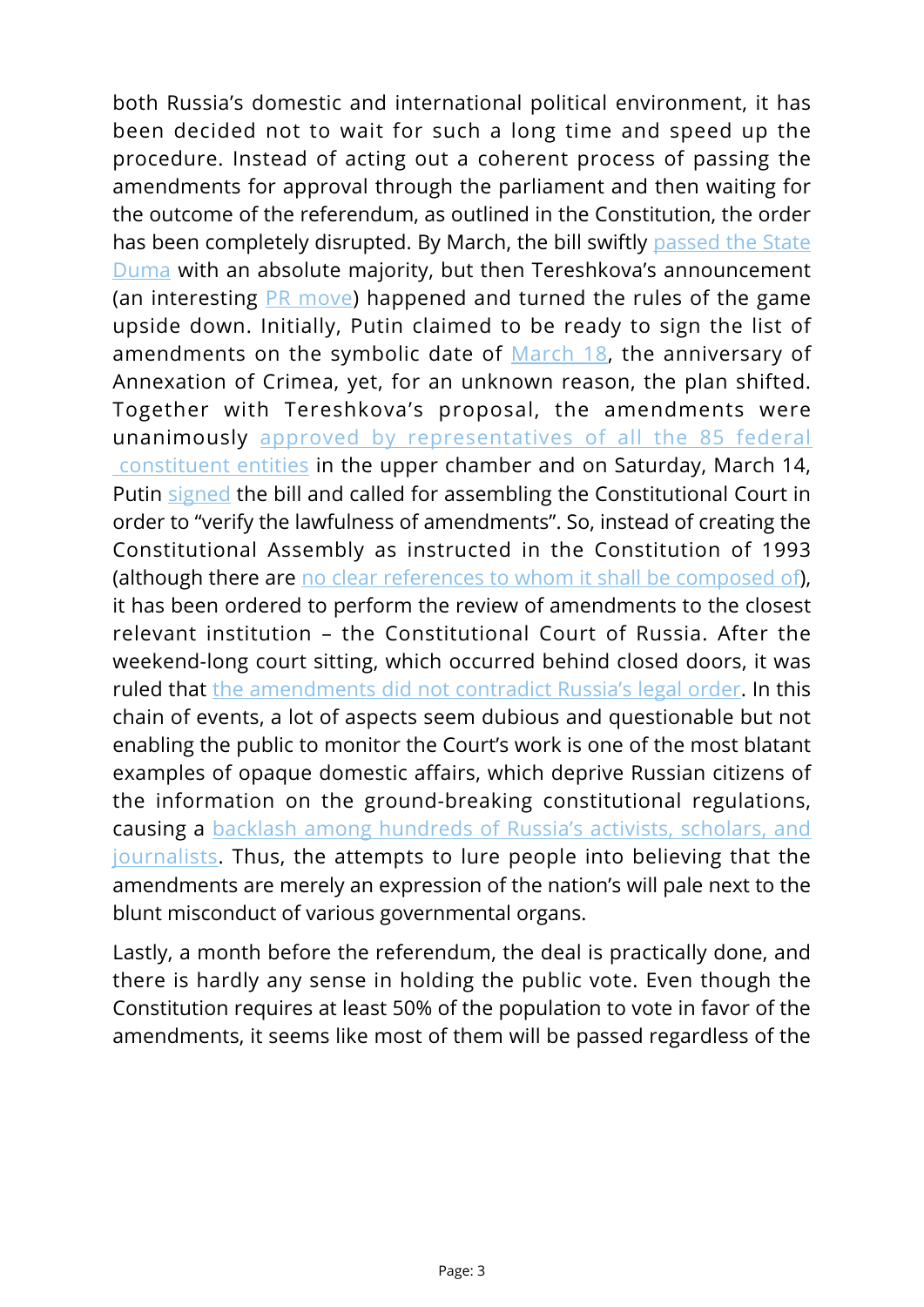referendum's outcome. The official Kremlin's web source [clarifies](http://en.kremlin.ru/acts/news/62988) that only amendments for chapters 3 to 8 require the referendum to enter into force; thus, the rest could be considered as valid after the bill passes the Constitutional Court and without any public approval. Although the referendum is now the only obstacle on the way of the new Constitution, yet a weak one, as Russia has a long history of [fabricating election](https://www.ucis.pitt.edu/nceeer/2008_822-11_Ordeshook.pdf) [results](https://www.ucis.pitt.edu/nceeer/2008_822-11_Ordeshook.pdf) when needed. So, now all is required is to wait until April 22 without letting anyone or anything to sabotage the current setting. Luckily, COVID-19 came into play, which allowed passing an emergency law [prohibiting public gatherings](https://meduza.io/en/news/2020/03/10/citing-coronavirus-fears-moscow-bans-all-mass-public-events-until-april-10) of more than 5,000 people due to the virus. One does not need to be a doctor to see how the limit would not practically help prevent the spread of the virus, while on the other hand would allow the officials to conveniently avoid mass protests against the nearly-adopted reforms.

## **The Proposal of Amendments**

Although now the true goal of the constitutional reforms is painfully clear, at the beginning of the process, there was still an attempt to create the impression of checks and balances by establishing the Citizens' Commission for the preparation and review of amendments. The main concern was, however, that this organ predominantly consisted of social activists and notable citizens who were quite distant from legal studies. The list included movie directors (K. Shakhnozarov), doctors (L. Roshal), former athletes (E. Isinbayeva, who, as turned out, had [not previously](https://www.thetimes.co.uk/article/yelena-isinbayeva-pole-vaulter-helps-putin-to-rewrite-history-pdnlw5605) [read the Constitution](https://www.thetimes.co.uk/article/yelena-isinbayeva-pole-vaulter-helps-putin-to-rewrite-history-pdnlw5605) in her life), businessmen (E. Kaspersky), and a few parliament [members.](https://meduza.io/en/feature/2020/01/21/how-russia-s-constitutional-reforms-went-from-nonexistent-to-fully-drafted-in-only-five-days) Frankly, the efficiency and, most importantly, accountability of proposals and comments issued by such a focus group is quite questionable.

So, the responsibility for drafting new amendments merely rests on the shoulders of the above-mentioned commission and the current president. Yet, it is hard to identify whether any proposals have come from the Commission, as the Russian news reports on the perspective amendments indicate only Putin's personal involvement in the drafting process. The final bill of amendments implies that dozens of articles are to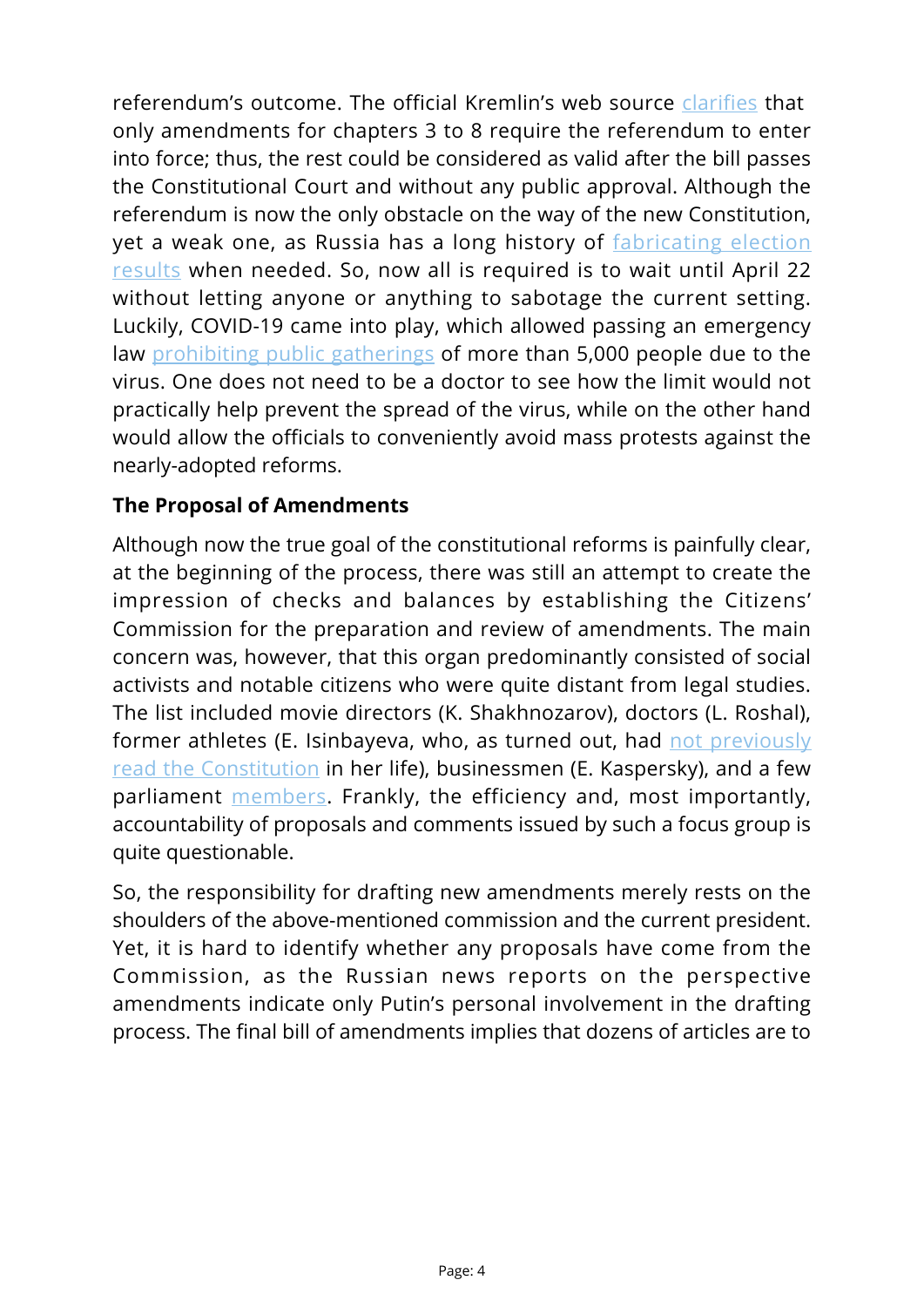be altered or abolished, imposing the [following](http://en.kremlin.ru/acts/news/62988):

- the State Duma's approval of the Prime Minister's, Deputy Prime Ministers', and Federal Ministers' candidacies proposed by the President is no longer deemed necessary, thus eliminating the motion of confidence;
- the number of the Federation Council (the upper house of Parliament) members proposed by the President is extended from 17 people to 30;
- heads of law enforcement bodies shall be appointed by the President;
- a presidential candidate must reside in the RF for over 25 years (now 10 years);
- a former President possesses full immunity from prosecution;

also, an ex-President can become a life-long senator, if they wish;

- increasing the role of the State Council (now it only possesses advisory functions and is not included in the Constitution);
- removing the "in a row" clause, thus limiting the maximum number of presidential terms to two.

yet, Tereshkova's proposal was gladly included, allowing a candidate to run for the presidency "regardless of the number of terms which that person held at the time when the amendment came into force.";

a President can suspend judges from both the Constitutional and Supreme Courts in case of defamation;

also, the Federation Council now has to go through a more meticulous process for rejecting the presidential nominees to the Constitutional Court;

the number of Constitutional Court judges reduced from 19 to 11;

- the Russian laws should take precedence over international law;
- allowing the Constitutional Court to check the constitutionality of laws adopted by the Federal Assembly, if the President deems so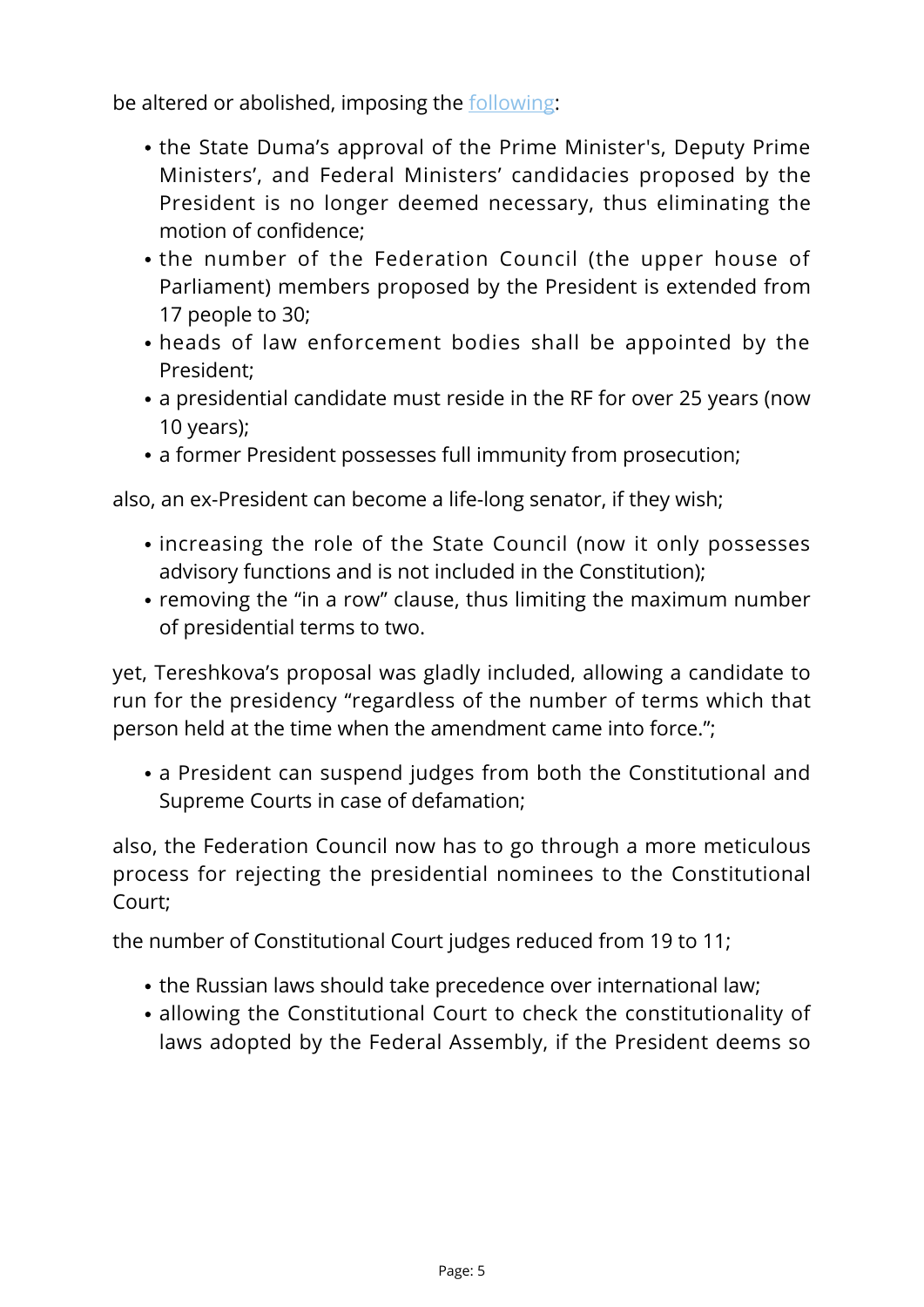necessary before signing;

- President, Ministers, judges, heads of federal constituent entities are prohibited from possessing foreign citizenships or residence permits;
- the minimum wage cannot be lower than the subsistence minimum;
- regular indexation of pensions:
- additionally, the above-mentioned amendment proposals regarding God (still unclear which one they had in mind while writing that), heterosexual marriages, the claim that "Russia has emerged from the USSR and has to respect the Soviet history and values", as well as some other obscure elements of modern-day Russian propaganda have been implemented into Chapter 1 of the new Constitution.

If two months ago Putin reassured the nation that he would not attempt to extend presidential powers, the opposite occurred. Instead of expanding parliamentary influence over state legislation, as promised, Putin has gifted himself even more extensive control over the composition of the governmental apparatus, turning the Federation Council into more of a pro-presidential-puppet than ever before. As for the lower chamber, Russia has a multi-party system, however, since the beginning of Putin's reign, *United Russia* has [steadily had over 70% of](https://tass.com/politics/982635) [seats](https://tass.com/politics/982635) in the State Duma which merely liquidated competitiveness in the Parliament. However, after the amendments, neither the loyalty of the party nor the composition of the Duma will play such an important role, as the President will no longer need the motion of no-confidence for dismissal of the Prime Minister or other members of the Cabinet. Elena Lykyanova, a law professor at the HSE, suspects that the reforms will [conveniently allow to avoid re-electing the entire Cabinet](https://imrussia.org/en/analysis/3077-what-happens-with-russia%E2%80%99s-constitutional-reform) in case the PM leaves, as the President could simply appoint a different candidate for replacement -- again, without the Parliament's confidence vote. Therefore, the new Constitution will allow Putin to worry less about potential unrest in the main legislative body of Russia, although history shows that it has already been tamed for the most part.

With regard to the supremacy of legal sources, the most thoughtprovoking change is concerned with the role of domestic laws in relation